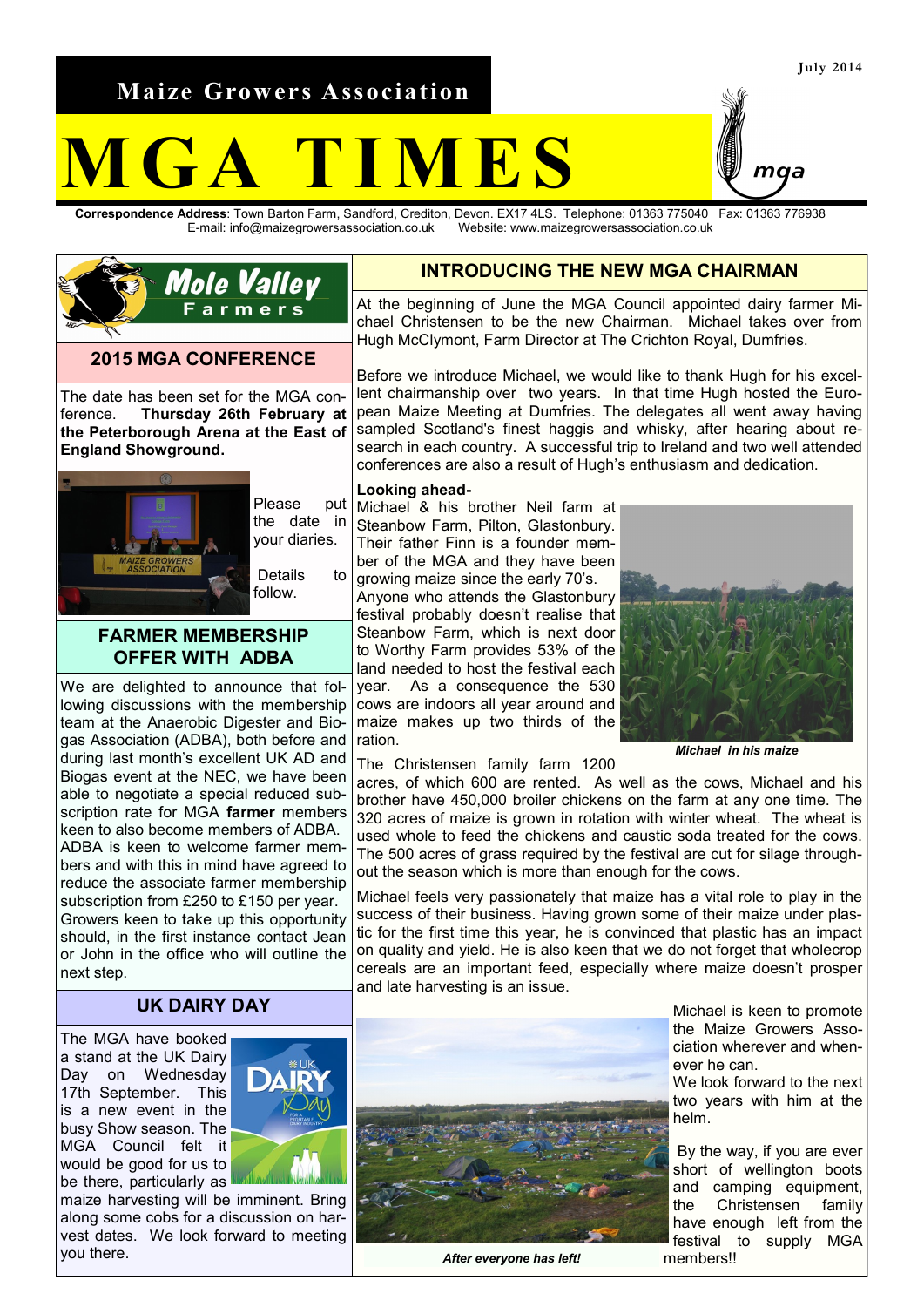### **MAIZE VARIETY PANEL MEETING**

Early June saw a four man MGA team represent the association at the annual Maize Varieties panel meeting held in the NIAB/ TAG offices, Cambridge. The aim of the panel is to allocate maize varieties, or to be correct hybrids, tested via the descriptive list system, a place on either the first or second choice variety lists for favourable and non favourable areas. This year Graeme Cock joined Simon Draper, John Cottle and John Morgan, sitting alongside four representatives of the British Society of Plant Breeders (BSPB), who fund the variety testing programme and four independent specialists. While a fixed system, derived following regular revision over the years, allocates most of the varieties to one list or the other, there are always those that do not clearly fit any one list and this is where the panel discussions take place. Each discussion focuses on the official data, which is ably supplied and supported by the key NIAB/TAG team members and continues until a consensus is reached, or vote is taken as to where a particular variety should fit. Chairing all this is Brendan Paul who does an excellent job in ensuring all views are aired, as well as keeping things moving.

If all is well, the meeting is over by lunchtime and members can head home for another year. If however decisions prove unsatisfactory for the breeders concerned, then they have the right to appeal, which necessitates a repeat trip out east in late July to revisit the discussions.

The panel provides a fascinating insight into the new genetics coming to market and is the first step towards the production of the ever popular MGA Recommended Variety list of new hybrids, that comes out in December each year. While at this stage of the year it is not possible to release individual hybrid data, (information is embargoed until September) it is pleasing to be

able to report that yet again steps have been taken to increase yield and quality averages of the hybrids on the list, so that growers can expect even more from the top varieties next year.

### **BASIS & NROSO POINTS**

Following a request from an MGA member we have now been allocated 4 BASIS points & 2 NRoSO points for membership of the Maize Growers Association. If you would like the reference numbers, please give me a ring in the MGA Office on 01363 775040.



**UKAD& 2-3 JULY 2014**<br>**BIOGAS** BIRMINGHAM NEC 2014

It was with some sadness and reluctance that having attended the dairy event for many years the MGA council this year decided that it was time for change and as a consequence there was no MGA stand at the NEC hosted livestock event. Instead we walked down the hall and set up shop at the Anaerobic Digester and Biogas Association show, where John Morgan and Simon Draper spent two days talking to trade representatives and farmers hoping to learn as much about Anaerobic Digestion and maize as possible.

The change in show proved to be a success, with several very useful contacts being made. Stand discussions ranged from feedstock characteristics to digestate use and everything in between. It continues to surprise both Simon and John that developers seem prepared to commit such large sums of money, without full consideration of the feedstock's they need to grow and digestate they need to spread back to land.

Having worked in the conservative (with a small c) world of agriculture for many years, it was fascinating to spend a couple of days in such a young and dynamic industry. We calculated 5 stand staff for every Anaerobic Digester working in the UK, which suggests that not all will remain involved in a couple of years when the industry settles down. It will be very interesting to see how things develop.

### **MGA MAIZE UNDER PLASTIC VARIETY TRIAL**

In previous emails we have written of the establishment of the first MGA maize under plastic variety trials on three sites in the UK. A meeting last week with Mat Shine of SAMCO, who have set up and are running the trials on our behalf, provide a good opportunity for an update on progress. Matt was pleased to report that all trials continue to develop and that even with some minor water damage to the North Wales site, results of the replicated trials should still provide really good yield and quality data comparisons.

The three sites are located in South and North Wales plus South west Scotland. Ten varieties, put forward by the industry as suitable, are on test. Results will be made available to growers pre next year's growing season.



*Variety trials being drilled with the SAMCO two row trials machine on the South Wales site*